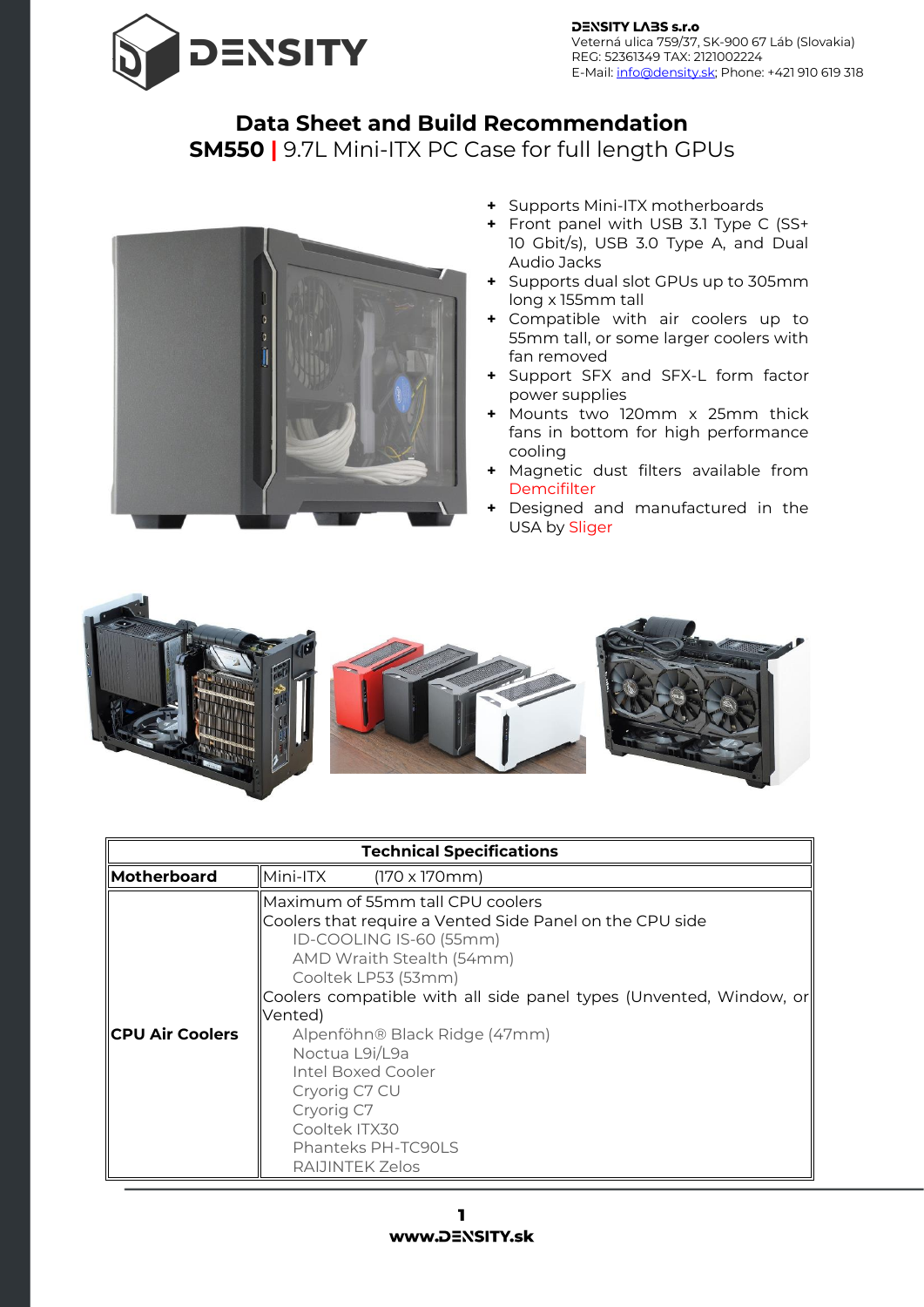

|                          | Silverstone AR05                                                                                                                                                                                                          |  |  |  |
|--------------------------|---------------------------------------------------------------------------------------------------------------------------------------------------------------------------------------------------------------------------|--|--|--|
|                          | Silverstone AR11                                                                                                                                                                                                          |  |  |  |
|                          | SEMI-PASSIVE MODE: these heatsinks require Unvented or Window<br>panels, and two high static pressure fans<br>be quiet! SHADOW ROCK LP (FAN REMOVED)                                                                      |  |  |  |
|                          |                                                                                                                                                                                                                           |  |  |  |
|                          | Phanteks PH-TC12LS (FAN REMOVED)<br>Noctua NH-L9x65 (FAN REMOVED)<br>REEVEN BRONTES RC-1001b (FAN REMOVED)<br>Scythe SCSK-1100 Shuriken Rev. B (FAN REMOVED)<br>SCYTHE Big Shuriken 3 CPU Cooler SCBSK-3000 (FAN REMOVED) |  |  |  |
|                          |                                                                                                                                                                                                                           |  |  |  |
|                          |                                                                                                                                                                                                                           |  |  |  |
|                          |                                                                                                                                                                                                                           |  |  |  |
|                          |                                                                                                                                                                                                                           |  |  |  |
|                          | Thermalright AXP-100H Muscle (FAN REMOVED)                                                                                                                                                                                |  |  |  |
|                          | Thermalright AXP-100 Copper (FAN REMOVED)                                                                                                                                                                                 |  |  |  |
|                          | Cooltek CR-701 (FAN REMOVED)                                                                                                                                                                                              |  |  |  |
|                          | 92mm Asetek 645LT                                                                                                                                                                                                         |  |  |  |
| <b>AIO Liquid Cooler</b> | Requires 92mm AIO adapter plate                                                                                                                                                                                           |  |  |  |
|                          | 2x 120mm fans in bottom plenum                                                                                                                                                                                            |  |  |  |
|                          | Fans can be a maximum of 25mm thick                                                                                                                                                                                       |  |  |  |
| <b>Fan Mounting</b>      | Recommended bottom intake and top exhaust                                                                                                                                                                                 |  |  |  |
|                          | For any (FAN REMOVED) heat sinks listed above both fans must be                                                                                                                                                           |  |  |  |
|                          | populated with high static pressure fans.                                                                                                                                                                                 |  |  |  |
|                          | Supports two (2) slot wide cards with room between side panel and                                                                                                                                                         |  |  |  |
|                          | card for airflow                                                                                                                                                                                                          |  |  |  |
|                          | Card is mounted behind motherboard on a PCIe 3.0 16x Flexible                                                                                                                                                             |  |  |  |
|                          | Ribbon Riser                                                                                                                                                                                                              |  |  |  |
|                          | with Standard Inlet                                                                                                                                                                                                       |  |  |  |
|                          | Maximum card height: 133mm (157mm for power connectors)                                                                                                                                                                   |  |  |  |
| <b>PCIe Cards</b>        | Maximum card length: 305mm                                                                                                                                                                                                |  |  |  |
|                          | Maximum card width: 50mm                                                                                                                                                                                                  |  |  |  |
|                          | with Pigtail Inlet (recommended for MSI and ZOTAC cards)                                                                                                                                                                  |  |  |  |
|                          | Maximum card height: 157mm                                                                                                                                                                                                |  |  |  |
|                          | Maximum card length: 305mm<br>Maximum card width: 50mm                                                                                                                                                                    |  |  |  |
|                          | We recommend to measure components yourself to avoid                                                                                                                                                                      |  |  |  |
|                          | incompatibility caused by manufacturers discrepancies in dimensions                                                                                                                                                       |  |  |  |
|                          | (2x) 2.5" SSD/HDD mounting points behind front panel                                                                                                                                                                      |  |  |  |
|                          | Optional (4x) 2.5" SSD/HDD mounting bracket [replaces 1x 120mm                                                                                                                                                            |  |  |  |
|                          | bottom fan]                                                                                                                                                                                                               |  |  |  |
| <b>Storage</b>           | Maximum two brackets for total of 8x 2.5" SSD/HDDs                                                                                                                                                                        |  |  |  |
|                          | Optional (1x) 3.5" HDD mount bracket [replaces 1x 120mm bottom fan]                                                                                                                                                       |  |  |  |
|                          | Maximum two brackets for (2x) 3.5" HDD in bottom of case                                                                                                                                                                  |  |  |  |
|                          | One USB 3.1 Gen 2 Type C to USB E header (SS+ 10 Gbit/s)                                                                                                                                                                  |  |  |  |
| <b>Front connection</b>  | One USB 3.0 Type A to 20-Pin Motherboard Header                                                                                                                                                                           |  |  |  |
|                          | Two Audio Jacks to standard 9-Pin HD AUDIO header                                                                                                                                                                         |  |  |  |
| Security                 | 1x Kensington Lock Cutout                                                                                                                                                                                                 |  |  |  |
|                          | <b>SFX</b>                                                                                                                                                                                                                |  |  |  |
|                          | Corsair SF series                                                                                                                                                                                                         |  |  |  |
|                          | SilverStone SST-SX series                                                                                                                                                                                                 |  |  |  |
| <b>Power Supply</b>      | <b>EVGA SuperNOVA GM series</b>                                                                                                                                                                                           |  |  |  |
|                          | FSP Dagger series                                                                                                                                                                                                         |  |  |  |
|                          | SFX-L is supported; however, it is a very tight fit and not                                                                                                                                                               |  |  |  |
|                          | recommended.                                                                                                                                                                                                              |  |  |  |
|                          | Sliger recommends a fan guard grill or custom cables if you do go                                                                                                                                                         |  |  |  |
|                          | with SFX-L.                                                                                                                                                                                                               |  |  |  |
|                          | It is recommended to mount your PSU with the fan intake facing the                                                                                                                                                        |  |  |  |

 $\overline{\mathbf{2}}$ www.DENSITY.sk